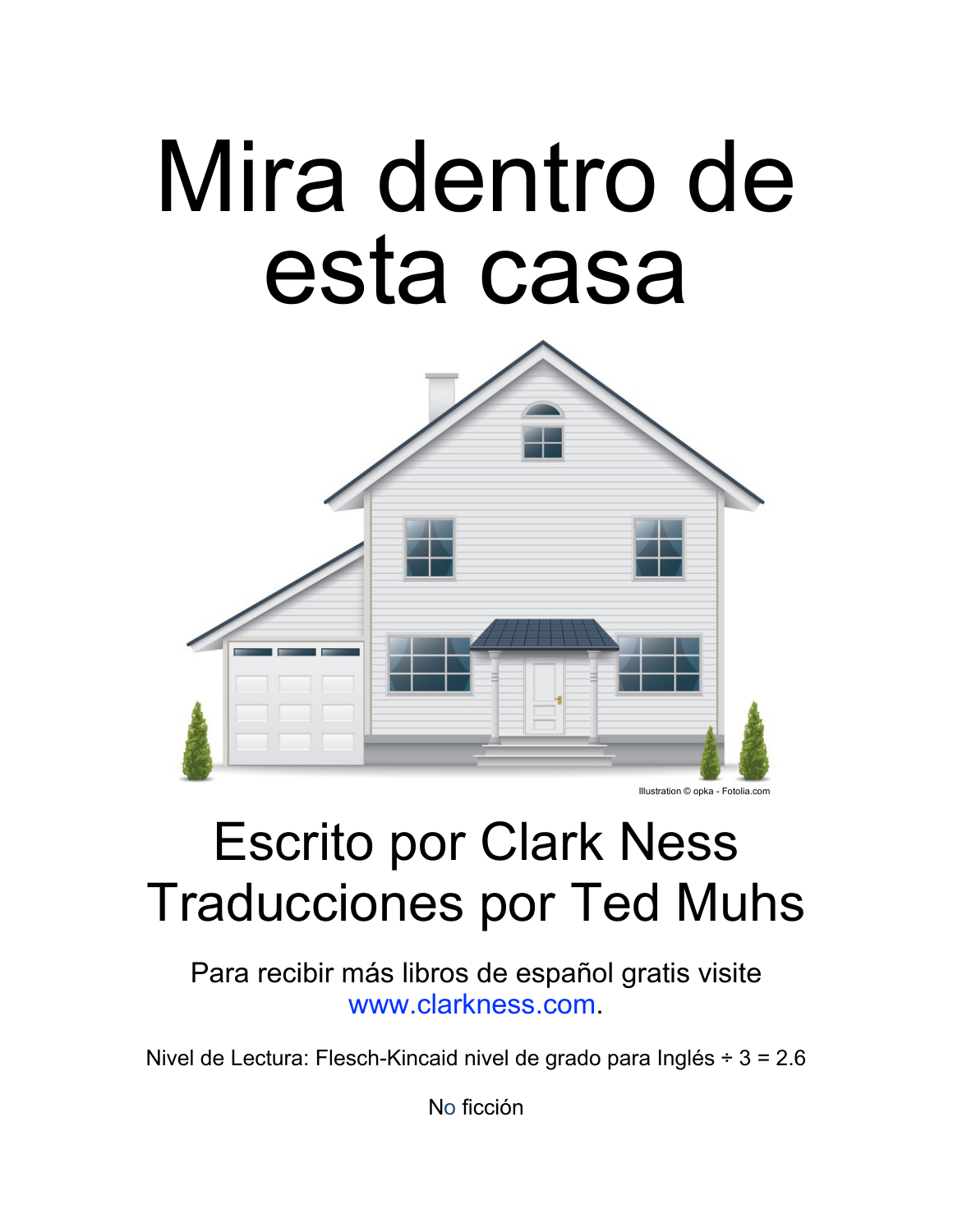

### Mira dentro de esta casa.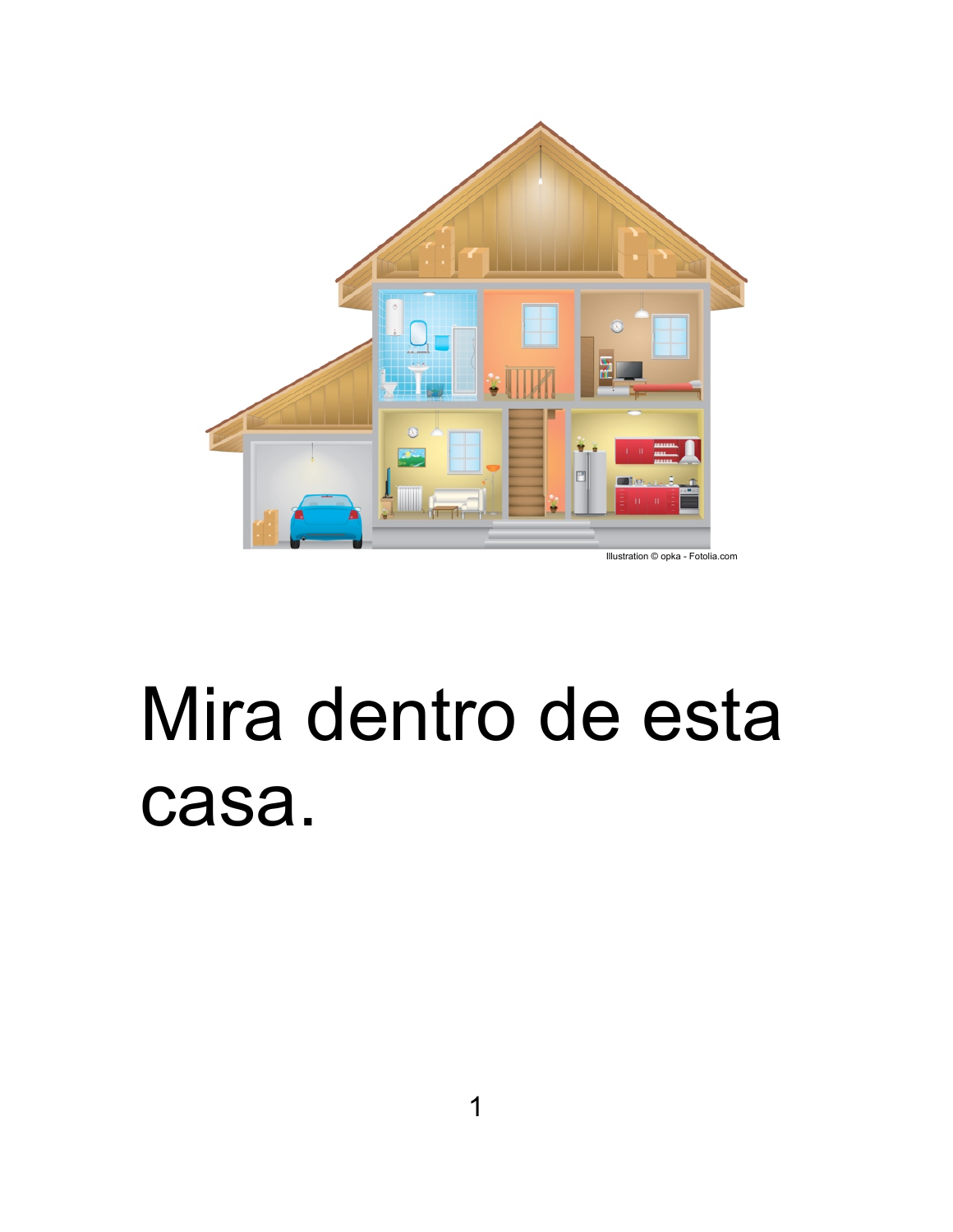

### Esta casa tiene una sala.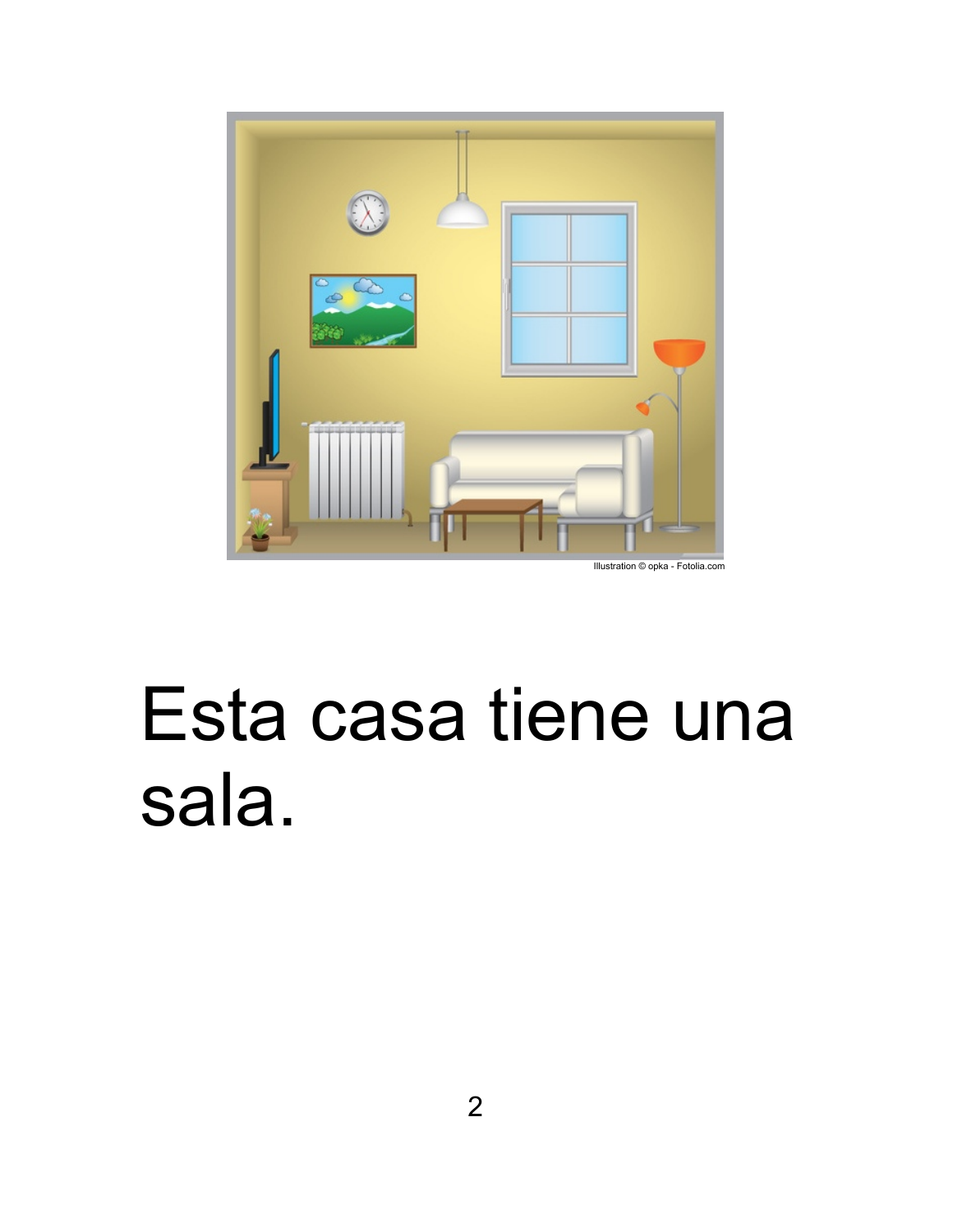

Esta casa tiene una cocina.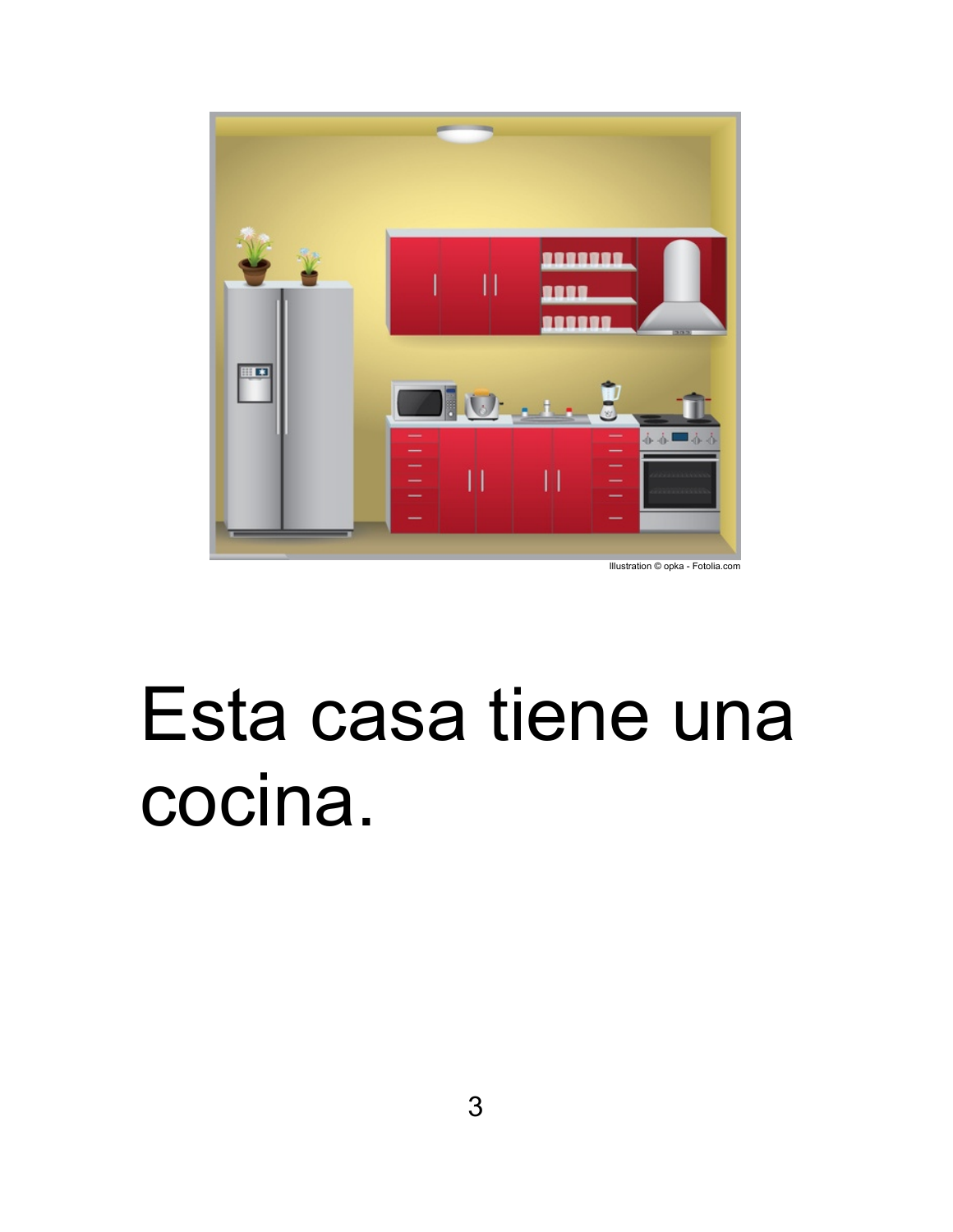

#### Esta casa tiene unas escaleras.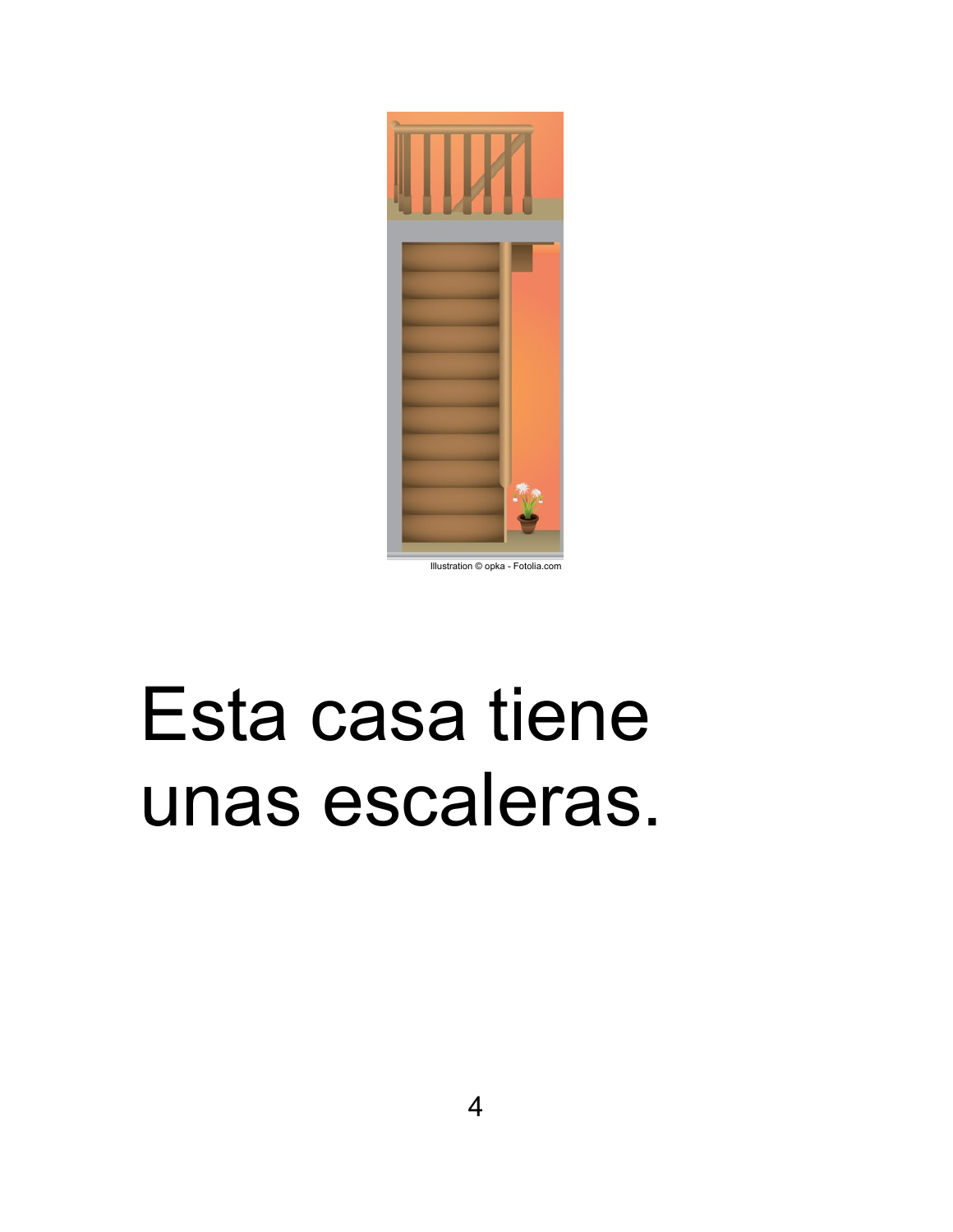

### Esta casa tiene un dormitorio.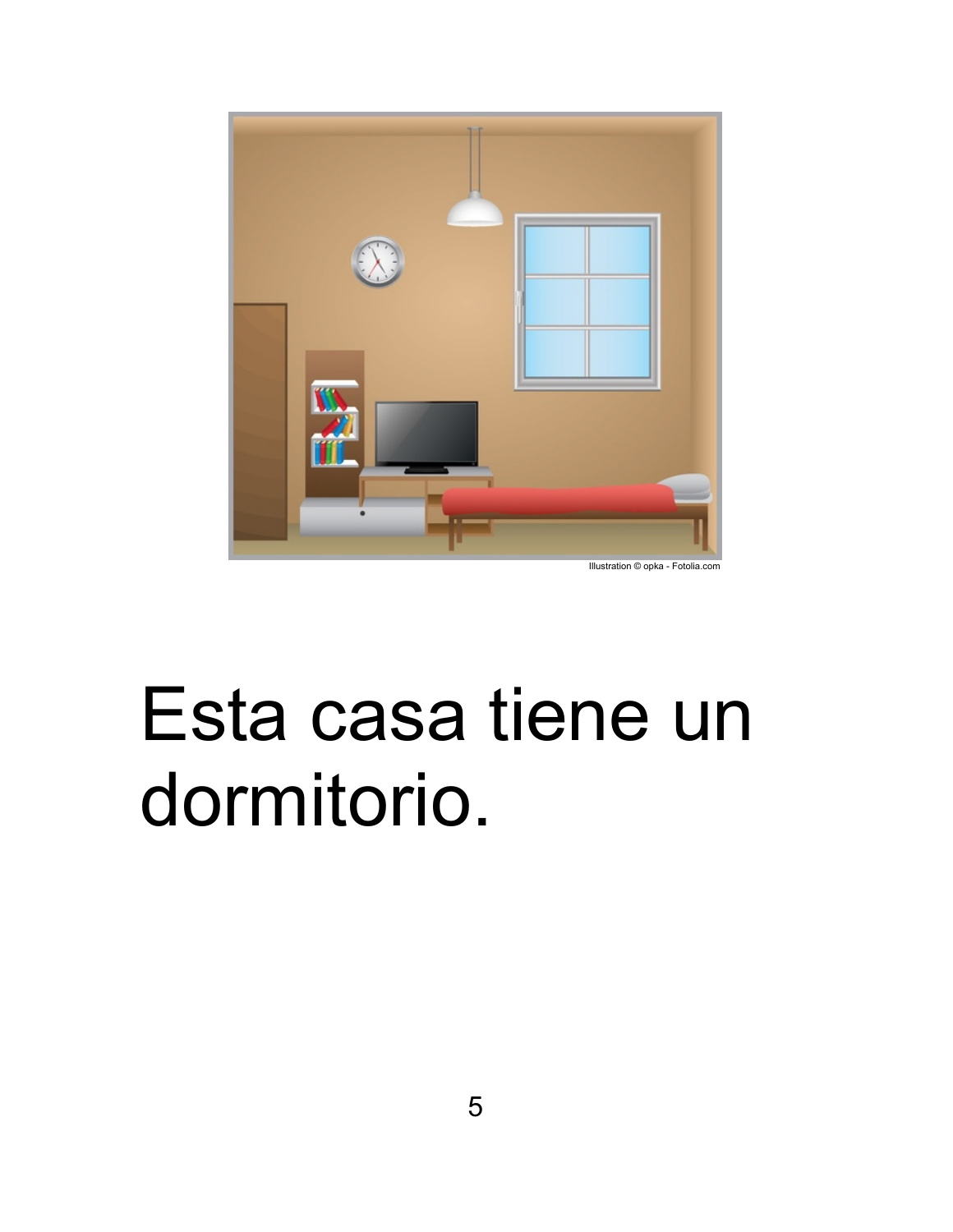

#### Esta casa tiene un baño.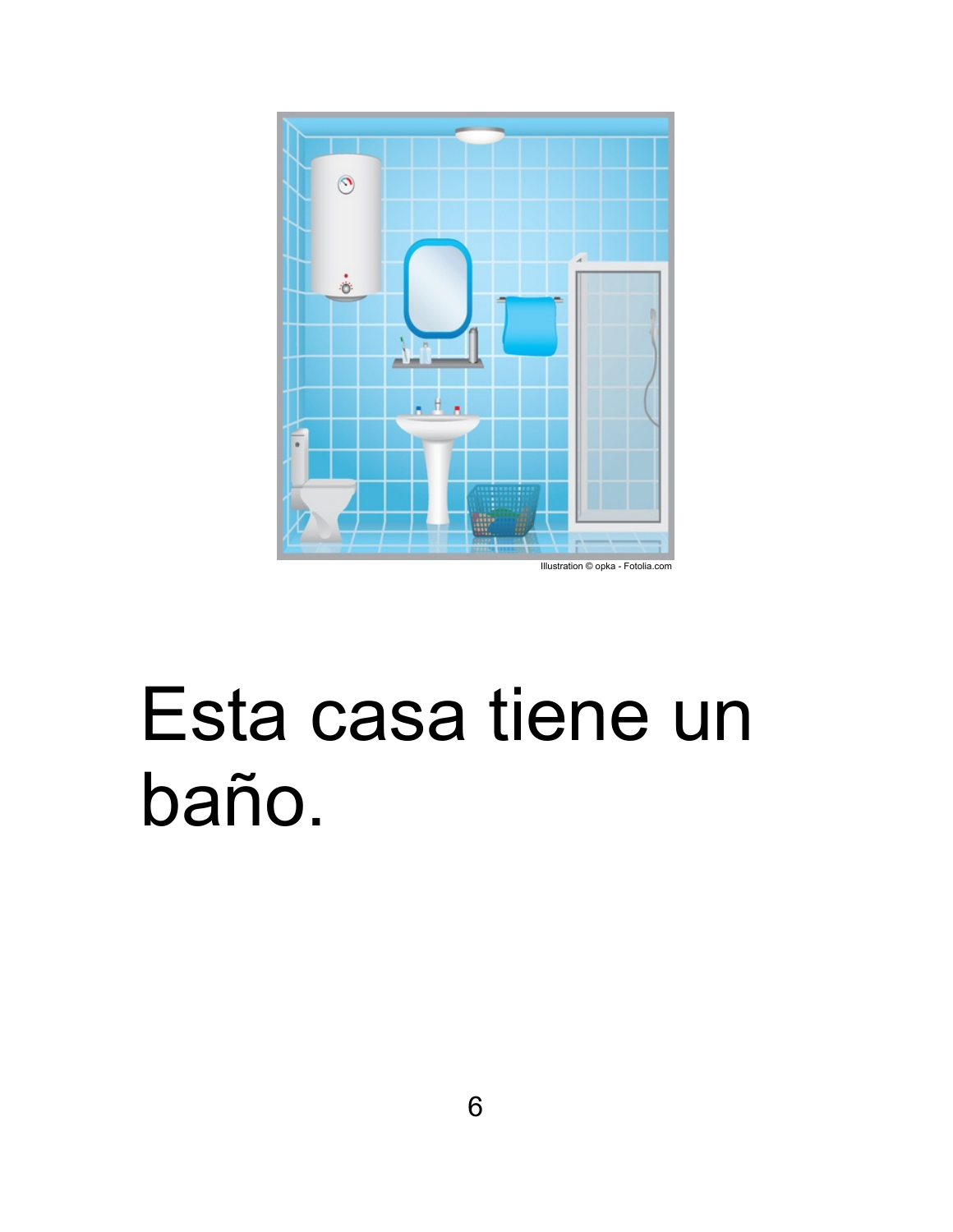

#### Esta casa tiene un ático.